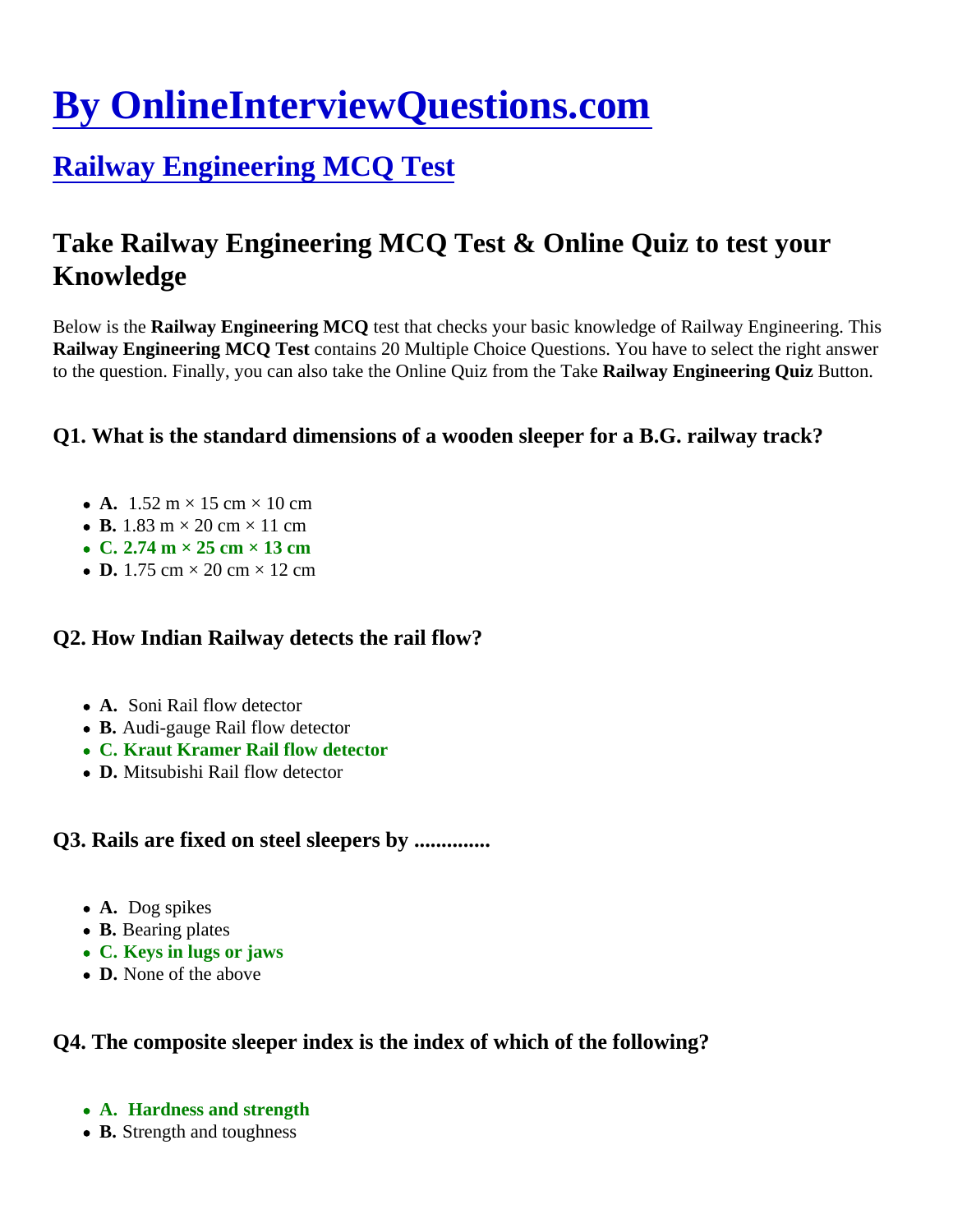- **C.** Wear resistance and hardness
- **D.** Toughness and wear resistance

## **Q5. What is the main function of a fish plate?**

- **A.** Join rails with the sleeper
- **B. Join the two rails together**
- **C.** Allow rail to expand and contract freely
- **D.** None of the above

### **Q6. What is the purpose of providing fillet in a rail section?**

- **A.** Increase the vertical stiffness
- **B.** Increase the lateral strength
- **C. Avoid the stress concentration**
- **D.** None of the above

## **Q7. ........... types of sleepers is preferred on joints?**

- **A.** CST-9 sleeper
- **B. Wooden sleeper**
- **C.** Concrete sleeper
- **D.** Steel trough sleeper

#### **Q8. Pandrol clips are not used with CST-9 sleepers.**

- **A. True**
- **B.** False

#### **Q9. What is the minimum composite sleeper index for wooden sleepers used in crossovers?**

- **A.** 1152
- **B. 1352**
- **C.** 1252
- **D.** 1452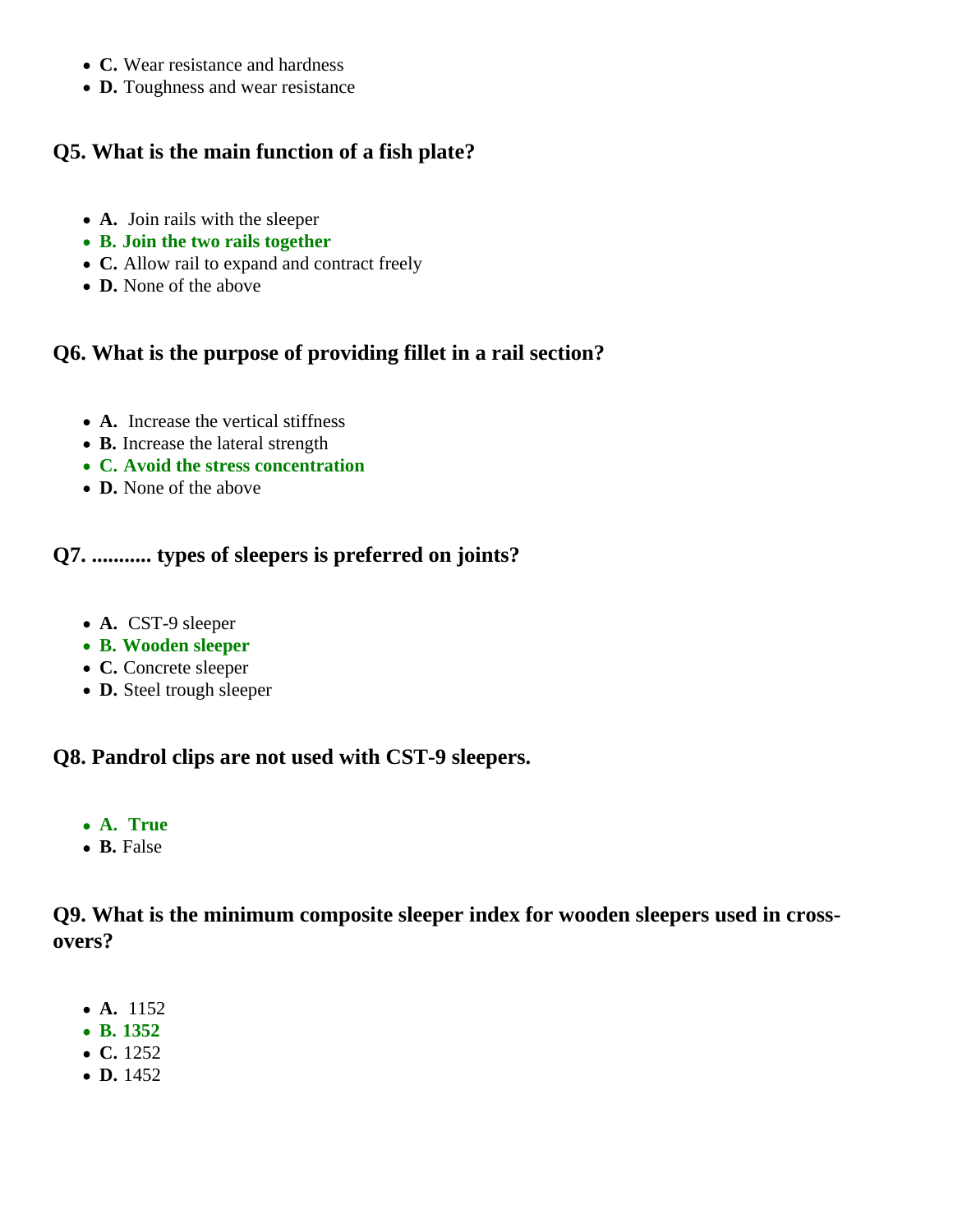#### **Q10. What is the main advantage of a cement concrete sleeper?**

- **A.** Its capacity to maintain gauge
- **B.** Its suitability for track circuiting
- **C.** Its heavy weight which improves the track modulus
- **D. All of the above**

**Q11. The sleepers resting directly on the girder are fastened to the top flange of the girder by ...........**

- **A.** Dog spikes
- **B. Hook bolts**
- **C.** Fang bolts
- **D.** Rail screws

#### **Q12. The Indian railway system has been divided into ............ for an effective administration.**

- **A.** Six railway zones
- **B.** Four railway zones
- **C.** Seven railway zones
- **D. Nine railway zones**

#### **Q13. Where is the research design and standard Organisation situated?**

- **A.** New Delhi
- **B. Lucknow**
- **C.** Banglore
- **D.** Mumbai

#### **Q14. What is the name of the organization which is the research and development wing of Indian Railways?**

- **A.** CRIS
- **B. RSDO**
- **C.** RDSO
- **D.** IRCTC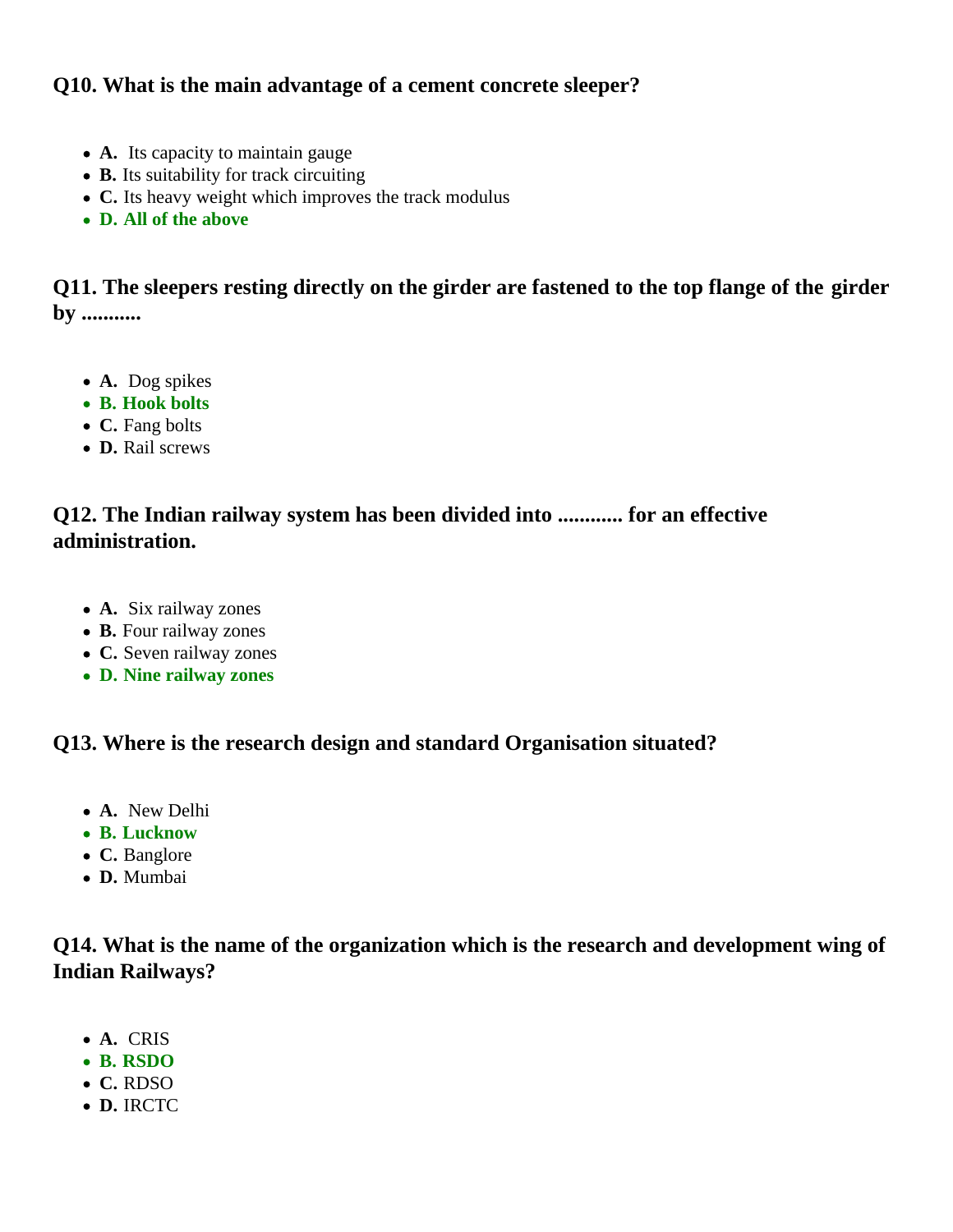#### **Q15. How many types the mountain alignment can be classified?**

- **A. 2**
- **B.** 3
- **C.** 4
- **D.** 5

#### **Q16. What are the types of railway sections?**

- **A.** 2
- **B. 3**
- **C.** 4
- **D.** 5

#### **Q17. Whether the track modulus is affected by the gauge?**

- **A. Yes**
- **B.** No

#### **Q18. Rails are manufactured by .................. in india?**

- **A.** Duplex process
- **B.** Open hearth process
- **C. Both A & B**
- **D.** None of the above

#### **Q19. What is the best wood for wooden sleepers?**

- **A.** Sal
- **B.** Teak
- **C. Shesham**
- **D.** Cheed

#### **Q20. Which of the following type of switch is generally used for B.G. and M.G. tracks?**

- **A.** Articulated
- **B.** Undercut